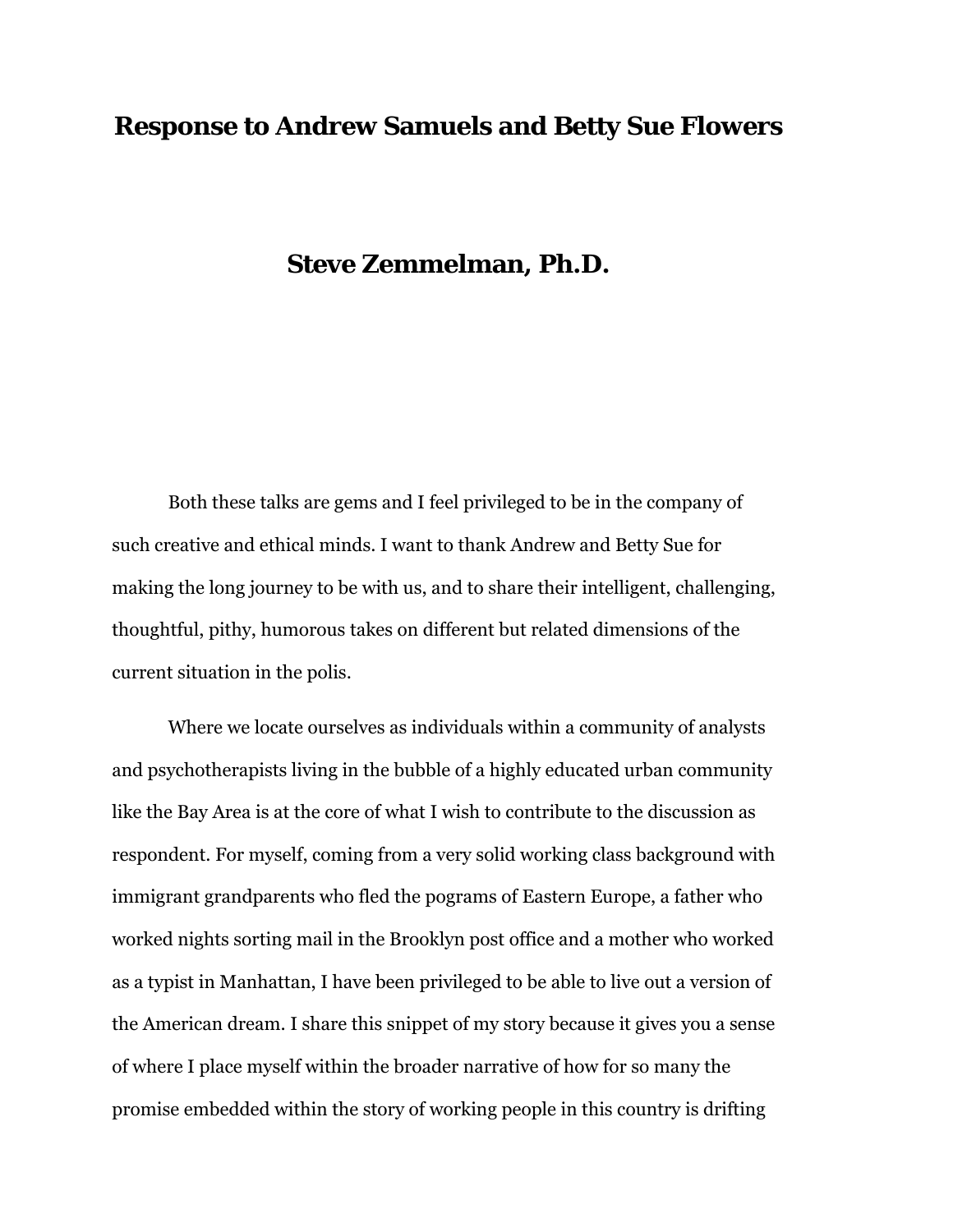further and further away. I see both Andrew's and Betty Sue's talks as reflective of their respective locations, and as they plumb the depths of individual and collective psyche in this election, I wonder how much they are able to account for the fear and resentment underlying the loss of the myth – and the reality - of working and middle-class America.

Betty Sue points out how we are witnessing a deeply disturbing shift that substitutes persona for character, where image becomes increasingly independent of character. Her analysis of the problem goes further to show how authenticity, normally thought to relate to a universal standard of character, is being redefined as a congruence between the image one wishes to project of him or herself on the one hand and how one performs that image on the other. She argues that there is a confusion of authenticity with truth. She taps into the anger characterizing the spirit of the times, an anger in which she also astutely sees as a necessary, attractive energy of the id. In this light, I want to note Gail Collins observation in yesterday's NYT: "Boring people have never looked better."

Betty Sue makes much of the image, the persona, being bifurcated from character. While I appreciate the truth in this, I also want to interrogate it further. I might try to restate her point as follows: what was previously symbolic (which we can regard at its deepest level in terms Jung described as the best possible description or formulation of a relatively unknown fact) has been deflated and flattened, and made into a mere image, a phrase, a claim to truth with no backing in history, either recent or long past. Similarly, the sociologist and philosopher Jean Baudrillard writes of the "fatal process" in which "there is a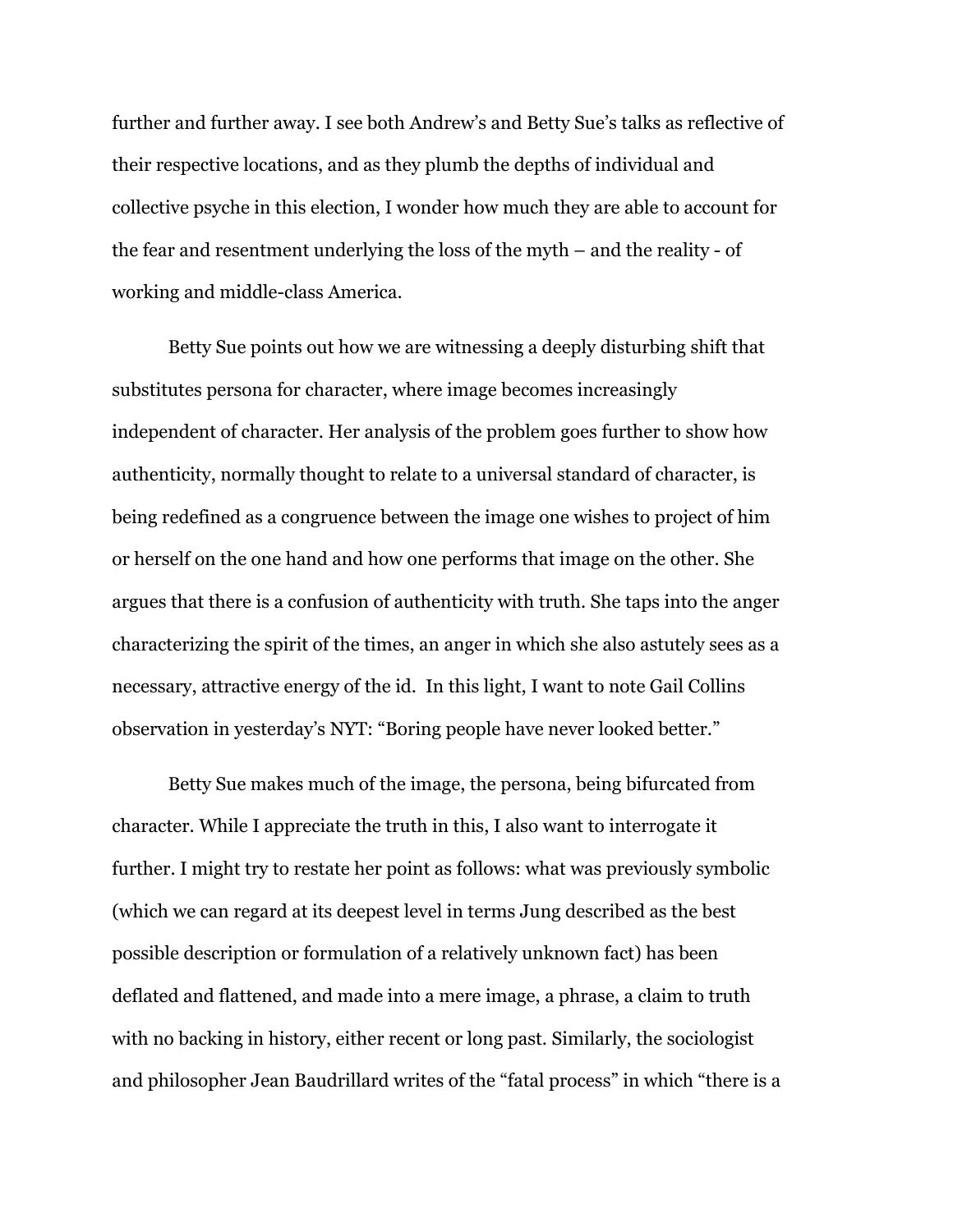definitive immanence of the image, without any possible transcendent meaning, without any possible dialectic of history" where "the medium enfolds exponentially around itself."

Betty Sue's comments suggest how the symbolic core of the nation, such as it has ever been, is in danger of being replaced by thin images colored by claims of greatness and selflessness, characterized by unabashed aims to overpower and dominate the other. We might say that the spirit of the times threatens to obliterate the spirit of the depths. Has this not always been so? Any yet, I would argue and suggest alternatively that in our present circumstance the spirit of the depths is embedded within the image, within the spirit of the times. Words and images reflecting racist, xenophobic, misogynistic attitudes reveal fears of the loss of a paradise – a paradise that never really was but that was held up as the national narrative of our freedom, our democracy, and the mythic guarantee that anyone who is willing to work hard can earn his or her place at the table. As we Jungians know it is myth that tells the story of our collective soul, that tells the deepest truths of who we are. In this way, the words and images in the election campaign that seem so bankrupt also carry within them a greater truth which is, in fact, the spirit of the depths: the fear and pain and anger of the middle class that has been the backbone of the nation, and that sees its own dreams drifting away as the income gap between rich and poor grows ever larger and as the dreams of a middle-class life for oneself and one's children is increasingly more out of reach. Two weeks ago, the NYT endorsement of Clinton stated in part, "The 2016 campaign has brought to the surface the despair and rage of poor and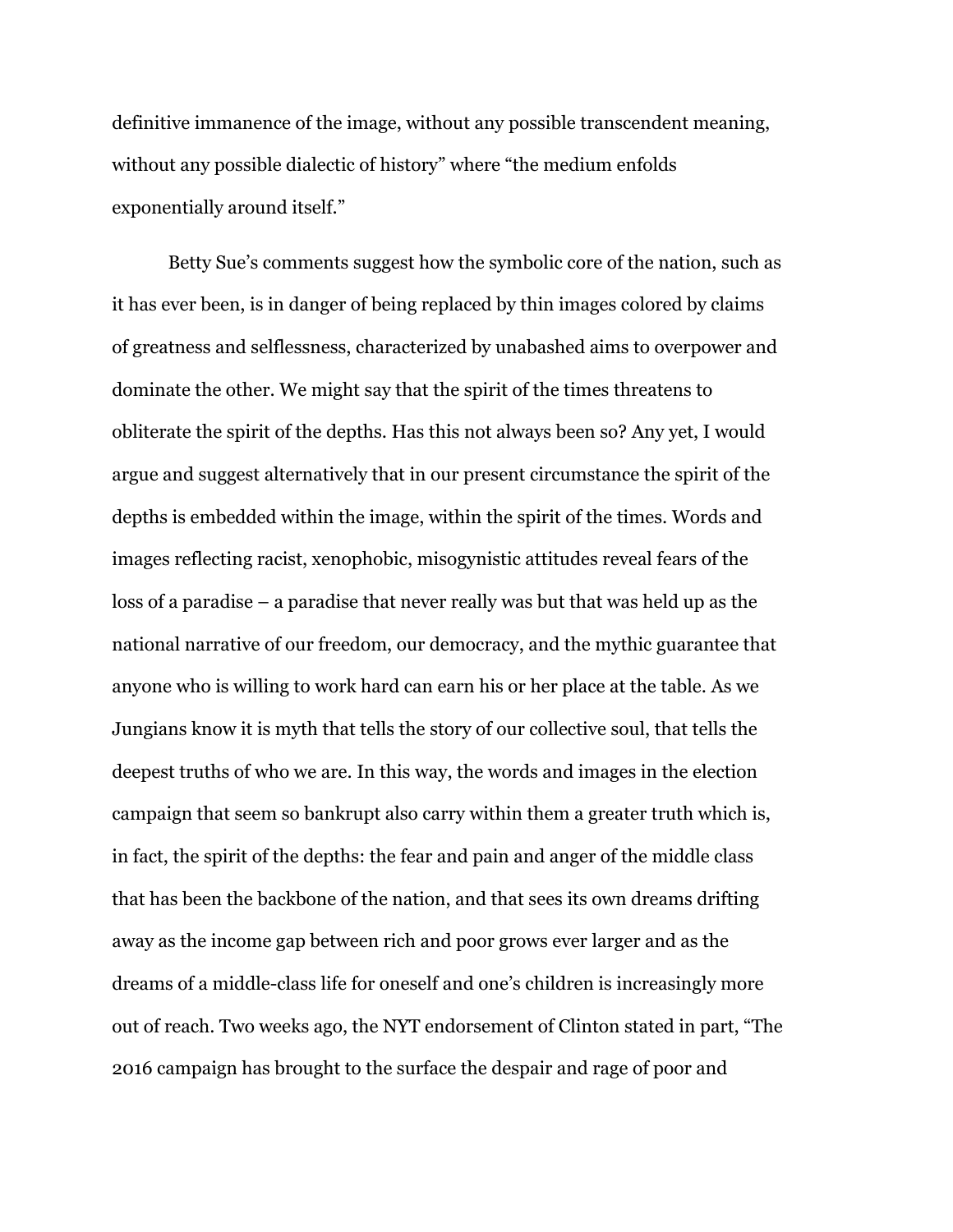middle class Americans who say their government has done little to ease the burdens that recession, technological change, foreign competition and war have heaped on their families." There is great anger about leaving the mythic paradise, even if it never was, or as Lee Hayes once remarked, "Things ain't what they used to be, and what's more they never were." But that perspective doesn't seem to penetrate people who are frightened and angry, who see their values and livelihood threatened by a new economy in a new world comprised and even run by people who look different than they do and who might just have a name that sounds middle eastern. The price of consciousness, of eating from the tree of the knowledge of good and evil, is to be barred from paradise, and having to work for one's bread for the rest of eternity. That is not something most of us would vote for.

Andrew's talk evokes the soulful dimension in electoral politics. What impact does it have on our core self to vote according to an ethics of responsibility – what he calls "clothespin voting" – or if we follow an ethics of conviction and vote our conscience regardless of the reality on the ground. We have had numerous discussions around our dining room table with our twenty-something daughter who is toying with voting Green because she cannot stomach either major party candidate. Andrew asks poignantly, "how can you vote with a clothespin on your nose and still retain connection to these deeper considerations?" He suggests we might approach this in two stages: voting responsibly in the short run to create a space for the operationalizing of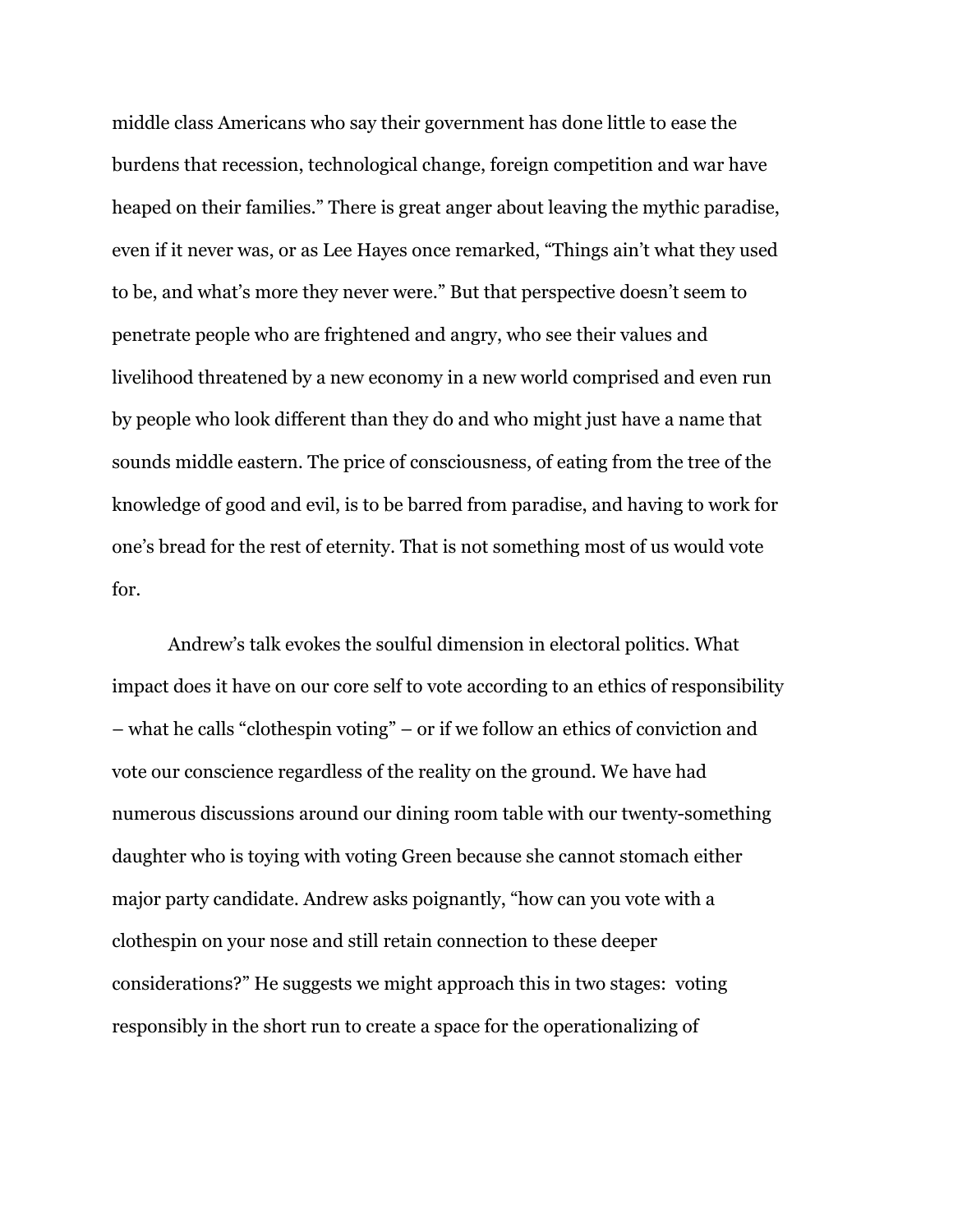responsibility ethics in the interim, and setting the stage for voting out of conviction in the long term. All good points.

The second half of Andrew's talk is about violence. I see the connection between the two parts of the talk – voting and violence – reflected in how he breaks through the shibboleth of non-violence as the only plausible response to deplorable conditions. He states, "Political violence may be seen as the ultimate expression of passion in politics and as a sign, whether we like it or not, of an ethics of conviction. But, on the other hand, political violence has the immediate effect of halting whatever conversations might be going on and hence may be judged to be an abject failure of politics." Andrew brings the shadow of violence to consciousness in a brilliant way that allows it to be regarded in the context of this dark time when there is so much anger and rage - when the threat of violence – or perhaps more correctly violence itself – surrounds us and threatens to engulf the national psyche. But has not the U.S. always been a country of violence, shown not only in the fact that we are gun-crazed but that the country was built on violence, including the attempted genocide of Native Americans, enslavement of African Americans and the war on young black men today, not to leave out the epidemic of violence shown in racial disparities in terms of poverty levels, unemployment rates, educational attainment, and incarceration rates? And I would not want to omit mentioning violence against the planet - the rape of the earth.

I find myself appreciating that Andrew is asking these questions about political violence, and that he asks us to question whether the therapist who in an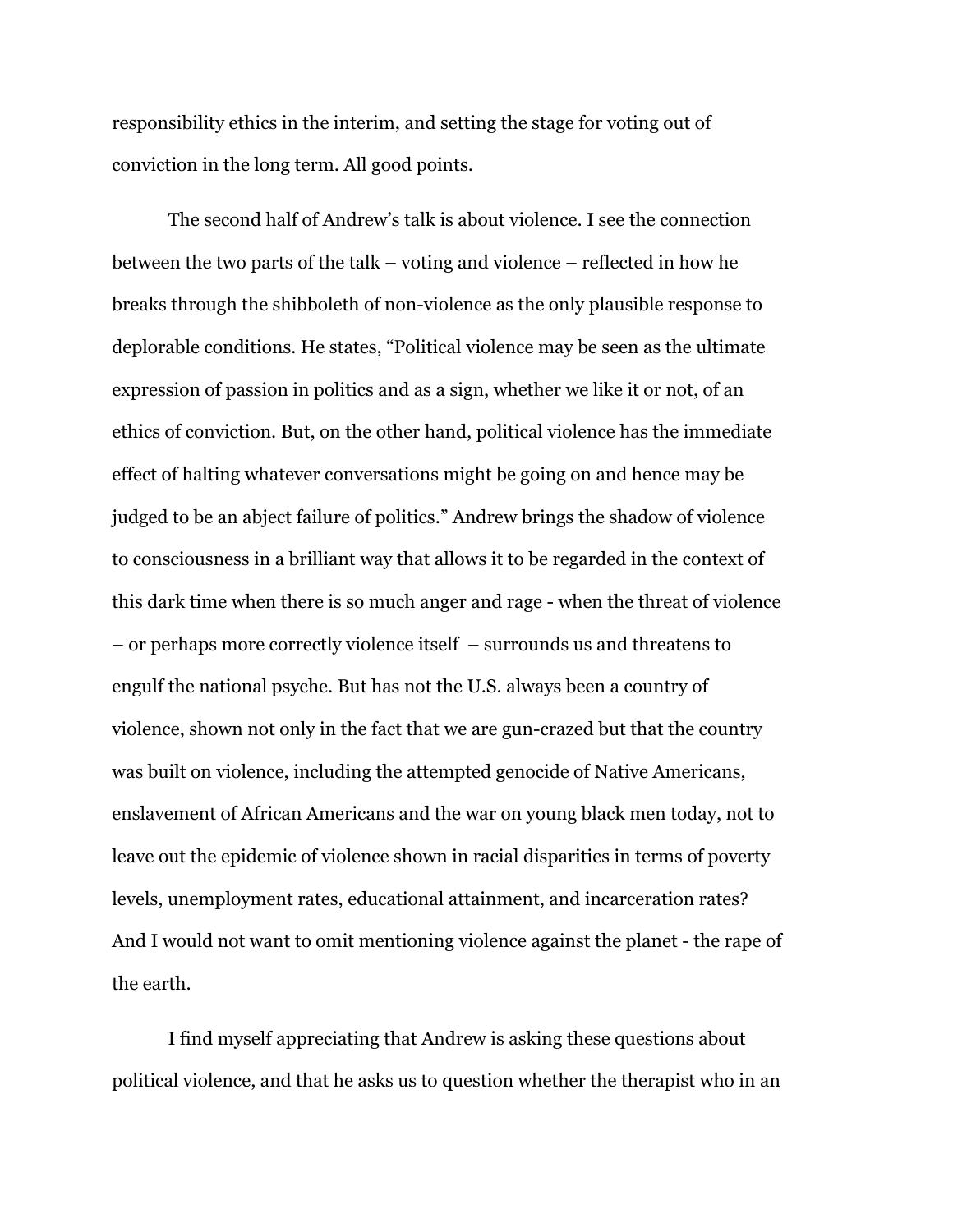unexamined way always advocates non-violence is somehow engaging in a form of analytic violence based in his or her own privilege. Yes, I say, there are some circumstances where violence may be justified. Yet at the same time are we even close to this in the U.S.? And if we are not - which I do not think we are - then I want to ask if this is the right time to be raising this question. With all this violence surging around us, is not asking us to ponder the justification for violence a way of pouring gasoline on the flames? As we know from analysis, timing is everything. Maybe we can get to this exploration later. Right now, in these times, it feels incendiary. On the one hand the fact that there is so much anger and violence all around, perhaps makes it particularly important, even crucial, for us to look at the potential for violence and its justifications. On the other, I can only hope that we approach our differences and glaring inequities through a peaceful democratic process that maintains a commitment to the sanctity of human life and that takes the high road and does not devolve to the lowest threshold. As Andrew said, the main problem with taking political violence seriously is how to turn off the faucet once it is turned on.

As we explore these issues, are we asking ourselves where we are located, trying to remain conscious that we are looking through our own lens, in terms of race, ethnicity, social class, gender, and sexuality? Where do any of us place ourselves? Even asking these questions, making these comments in the ways we are, places us at a particular vantage point colored by our privilege, including that of analysts, psychotherapists, and others. To not realize that we speak from our own perspective, one among many, including that of "the basket of deplorables,"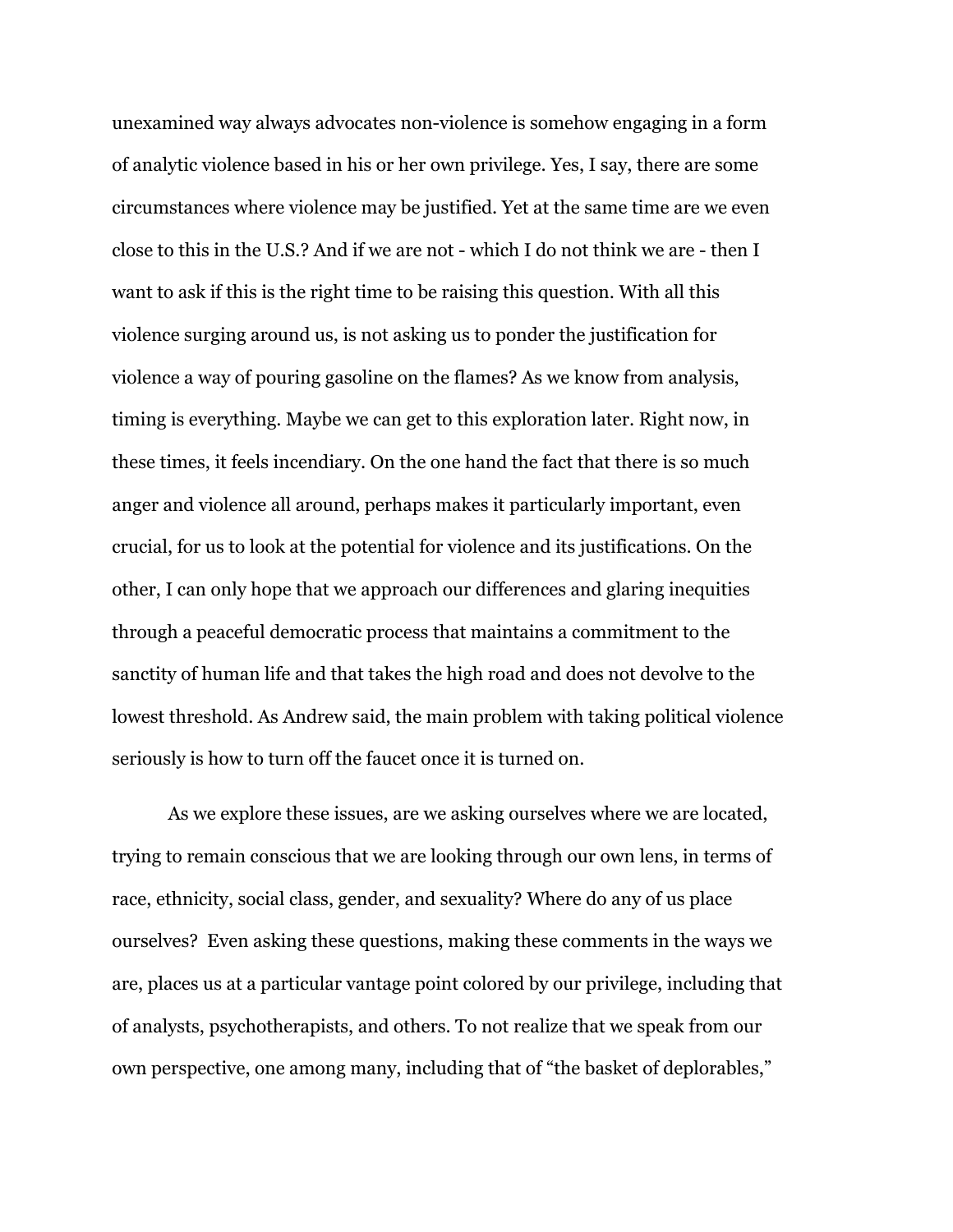we risk falling into the abyss of alterity, othering those who are different than us, and, at the same time, standing more isolated from our own shadow.

Both these wonderful talks end with a call to the need to find the soul in the body politic. Betty Sue plaintively asks us to have a capacity for love and individuation, to yearn for wisdom, and to work together for the good of the nation. I love her line, "If I were to look deeper into the energies of these two candidates in a spirit of love and yearning, I would see the underlying energy of love in Hillary's theme, "Better Together" and the necessary energy of power in our yearning, as a people, to "make America great again." These words go a long way in holding the tension of the opposites, the image of unity and mutual support on the one hand, the image of power and strength on the other. Andrew comes back from being far out on the limb of exploring political violence to remind us that the transformations needed by the collective political world are inextricably linked to addressing the needs of the individual political soul.

**Steve Zemmelman, Ph.D.** is an analyst member of the C.G. Jung Institute of San Francisco who is certified to practice as a Jungian psychoanalyst with children, adolescents and adults. He has a private practice in Berkeley and San Francisco. Dr. Zemmelman is an Associate Clinical Professor in the Department of Psychiatry at UCSF, core faculty member at The Sanville Institute for Clinical Social Work and Psychotherapy, adjunct professor at Pacifica Graduate Institute, and a clinical supervisor at The Psychotherapy Institute in Berkeley. He serves as chairperson for Extended Education at the San Francisco Jung Institute where he